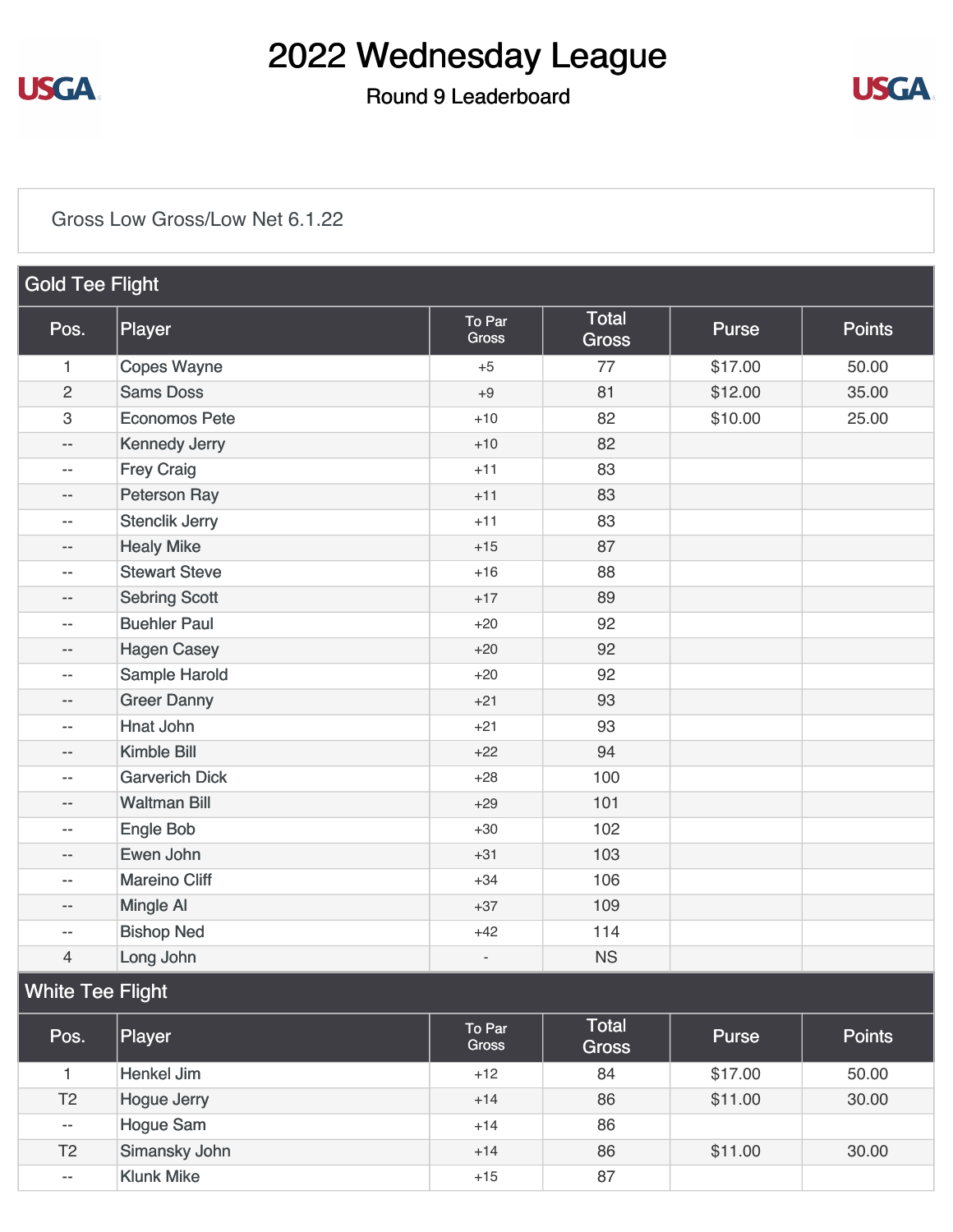

**USGA** 



| $\qquad \qquad -$                     | <b>Neff Darren</b>        | $+15$ | 87  |  |  |
|---------------------------------------|---------------------------|-------|-----|--|--|
| $\qquad \qquad -$                     | D'anna Vito               | $+16$ | 88  |  |  |
| $\qquad \qquad -$                     | <b>Blittensdorf Tyler</b> | $+19$ | 91  |  |  |
| $\qquad \qquad -$                     | <b>Hogue Tyler</b>        | $+19$ | 91  |  |  |
| $\qquad \qquad -$                     | <b>Beiler Brad</b>        | $+21$ | 93  |  |  |
| $\qquad \qquad -$                     | <b>Beiler Galen</b>       | $+21$ | 93  |  |  |
| $\qquad \qquad -$                     | Hewitt Jyuji              | $+22$ | 94  |  |  |
| $- -$                                 | <b>Smoker Tim</b>         | $+22$ | 94  |  |  |
| $\qquad \qquad -$                     | <b>Beiler Rob</b>         | $+24$ | 96  |  |  |
| $- -$                                 | <b>Yoder Randy</b>        | $+24$ | 96  |  |  |
| $\qquad \qquad -$                     | Skovira Jacob             | $+25$ | 97  |  |  |
| $\qquad \qquad -$                     | Van Norman Ron            | $+26$ | 98  |  |  |
| $\qquad \qquad -$                     | Gotti Rich                | $+28$ | 100 |  |  |
| $\qquad \qquad -$                     | Frey Joel                 | $+32$ | 104 |  |  |
| Total Purse Allocated: \$78.00        |                           |       |     |  |  |
| <b>Total Points Allocated: 220.00</b> |                           |       |     |  |  |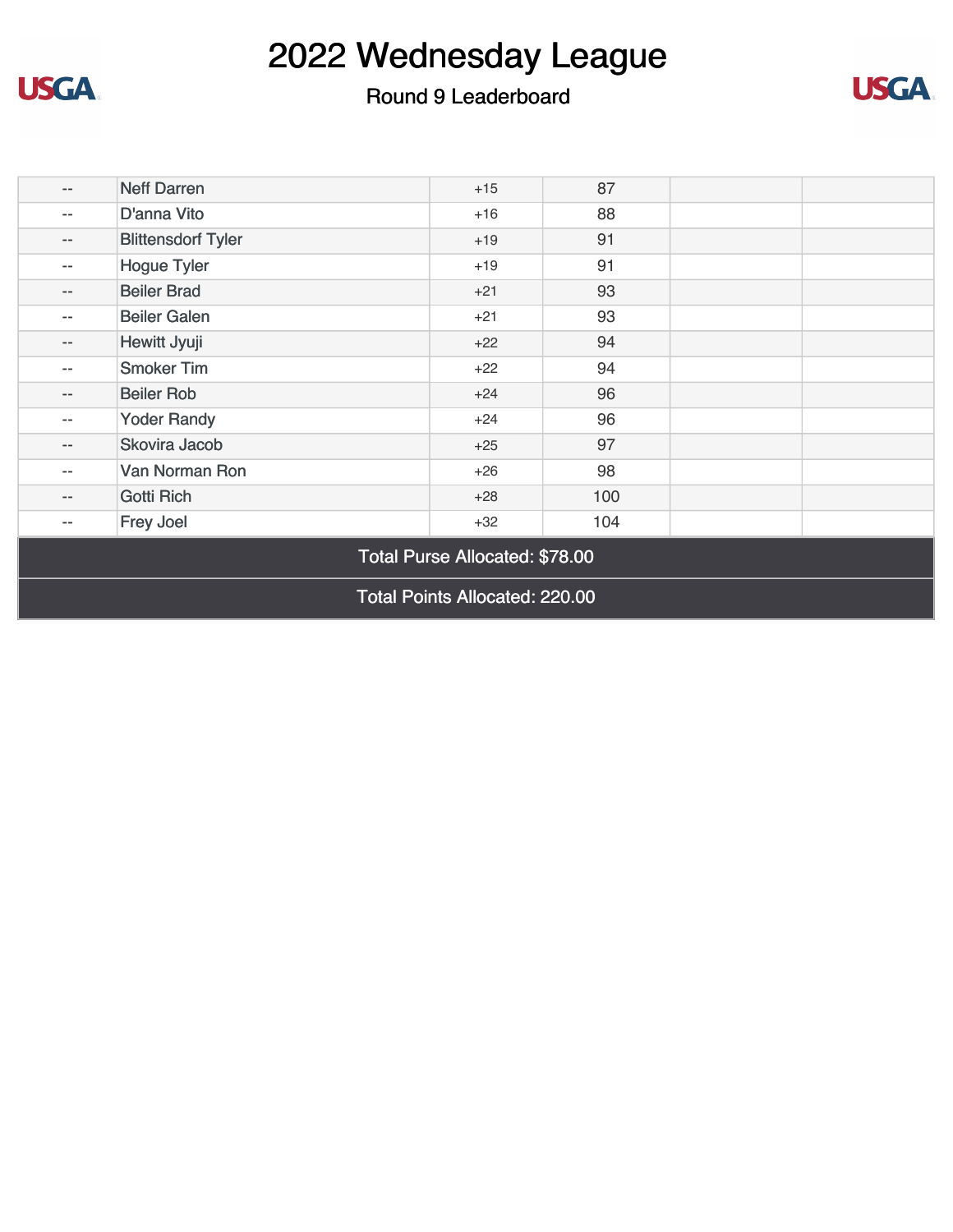

#### Round 9 Leaderboard



#### [Net Low Gross/Low Net 6.1.22](https://static.golfgenius.com/v2tournaments/8528499836842957407?called_from=&round_index=9)

| <b>Gold Tee Flight</b>   |                       |                          |                            |         |               |
|--------------------------|-----------------------|--------------------------|----------------------------|---------|---------------|
| Pos.                     | Player                | To Par<br><b>Net</b>     | <b>Total</b><br><b>Net</b> | Purse   | <b>Points</b> |
| $\mathbf{1}$             | <b>Hagen Casey</b>    | $-5$                     | 67                         | \$17.00 | 50.00         |
| T <sub>2</sub>           | <b>Healy Mike</b>     | $-2$                     | 70                         | \$11.00 | 30.00         |
| T <sub>2</sub>           | <b>Kennedy Jerry</b>  | $-2$                     | 70                         | \$11.00 | 30.00         |
| $\overline{\phantom{a}}$ | <b>Sams Doss</b>      | $-2$                     | 70                         |         |               |
| $\overline{4}$           | <b>Stenclik Jerry</b> | $-1$                     | 71                         | \$9.50  | 5.00          |
| $-$                      | <b>Copes Wayne</b>    | $+1$                     | 73                         |         |               |
| $- -$                    | <b>Economos Pete</b>  | $+3$                     | 75                         |         |               |
| 5                        | <b>Sebring Scott</b>  | $+3$                     | 75                         |         | 5.00          |
| $6\,$                    | <b>Garverich Dick</b> | $+4$                     | 76                         |         | 5.00          |
| T7                       | <b>Engle Bob</b>      | $+5$                     | 77                         |         | 5.00          |
| T7                       | Kimble Bill           | $+5$                     | 77                         |         | 5.00          |
| T7                       | Peterson Ray          | $+5$                     | 77                         |         | 5.00          |
| 10                       | <b>Frey Craig</b>     | $+6$                     | 78                         |         | 5.00          |
| 11                       | <b>Greer Danny</b>    | $+7$                     | 79                         |         | 5.00          |
| 12                       | Ewen John             | $+8$                     | 80                         |         | 5.00          |
| T <sub>13</sub>          | <b>Hnat John</b>      | $+10$                    | 82                         |         | 5.00          |
| <b>T13</b>               | <b>Stewart Steve</b>  | $+10$                    | 82                         |         | 5.00          |
| 15                       | Sample Harold         | $+11$                    | 83                         |         | 5.00          |
| 16                       | <b>Buehler Paul</b>   | $+12$                    | 84                         |         | 5.00          |
| 17                       | <b>Mareino Cliff</b>  | $+13$                    | 85                         |         | 5.00          |
| 18                       | <b>Waltman Bill</b>   | $+14$                    | 86                         |         | 5.00          |
| T <sub>19</sub>          | <b>Bishop Ned</b>     | $+18$                    | 90                         |         | 5.00          |
| T <sub>19</sub>          | <b>Mingle Al</b>      | $+18$                    | 90                         |         | 5.00          |
| 21                       | Long John             | $\overline{\phantom{a}}$ | <b>NS</b>                  |         |               |

### White Tee Flight

| Pos.           | Player            | To Par<br><b>Net</b> | <b>Total</b><br><b>Net</b> | <b>Purse</b> | <b>Points</b> |
|----------------|-------------------|----------------------|----------------------------|--------------|---------------|
| $- -$          | Henkel Jim        | $-3$                 | 69                         |              |               |
|                | Neff Darren       | -3                   | 69                         | \$17.00      | 50.00         |
| $\overline{2}$ | <b>Hogue Sam</b>  | $-2$                 | 70                         | \$12.00      | 35.00         |
| 3              | <b>Frey Joel</b>  | -1                   | 71                         | \$10.00      | 25.00         |
| 4              | <b>Klunk Mike</b> | $+1$                 | 73                         | \$9.50       | 5.00          |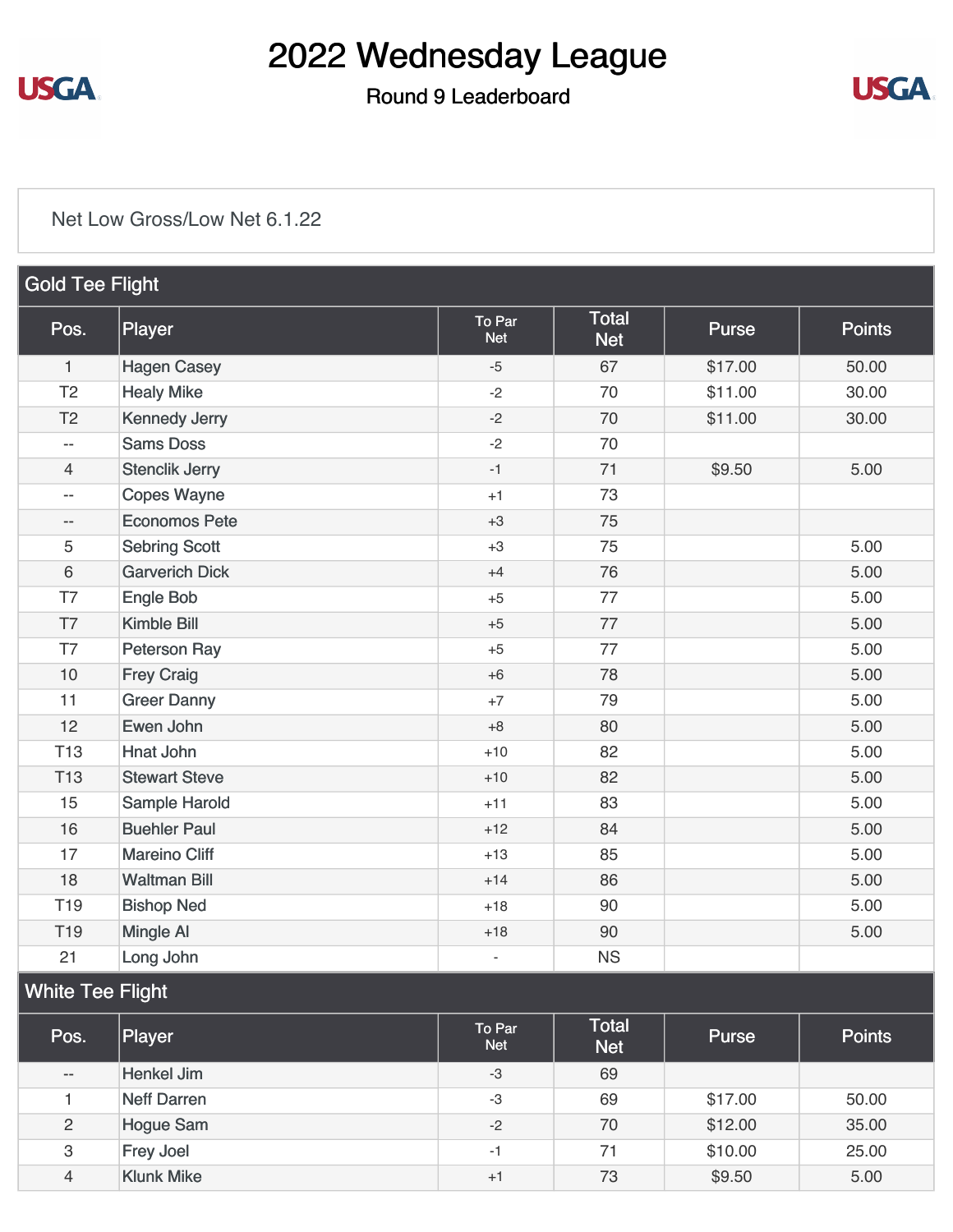### Round 9 Leaderboard

**USGA** 



| 5                                     | <b>Blittensdorf Tyler</b> | $+3$  | 75 | 5.00 |  |
|---------------------------------------|---------------------------|-------|----|------|--|
| $\overline{\phantom{m}}$              | <b>Hogue Jerry</b>        | $+3$  | 75 |      |  |
| T <sub>6</sub>                        | <b>Beiler Galen</b>       | $+6$  | 78 | 5.00 |  |
| T <sub>6</sub>                        | Hewitt Jyuji              | $+6$  | 78 | 5.00 |  |
| T <sub>6</sub>                        | Van Norman Ron            | $+6$  | 78 | 5.00 |  |
| $9\,$                                 | <b>Gotti Rich</b>         | $+7$  | 79 | 5.00 |  |
| T <sub>10</sub>                       | Skovira Jacob             | $+8$  | 80 | 5.00 |  |
| T <sub>10</sub>                       | <b>Smoker Tim</b>         | $+8$  | 80 | 5.00 |  |
| T <sub>12</sub>                       | <b>Beiler Rob</b>         | $+9$  | 81 | 5.00 |  |
| T <sub>12</sub>                       | <b>Hogue Tyler</b>        | $+9$  | 81 | 5.00 |  |
| $\overline{\phantom{m}}$              | Simansky John             | $+9$  | 81 |      |  |
| T <sub>14</sub>                       | D'anna Vito               | $+10$ | 82 | 5.00 |  |
| T14                                   | <b>Yoder Randy</b>        | $+10$ | 82 | 5.00 |  |
| 16                                    | <b>Beiler Brad</b>        | $+11$ | 83 | 5.00 |  |
| Total Purse Allocated: \$97.00        |                           |       |    |      |  |
| <b>Total Points Allocated: 370.00</b> |                           |       |    |      |  |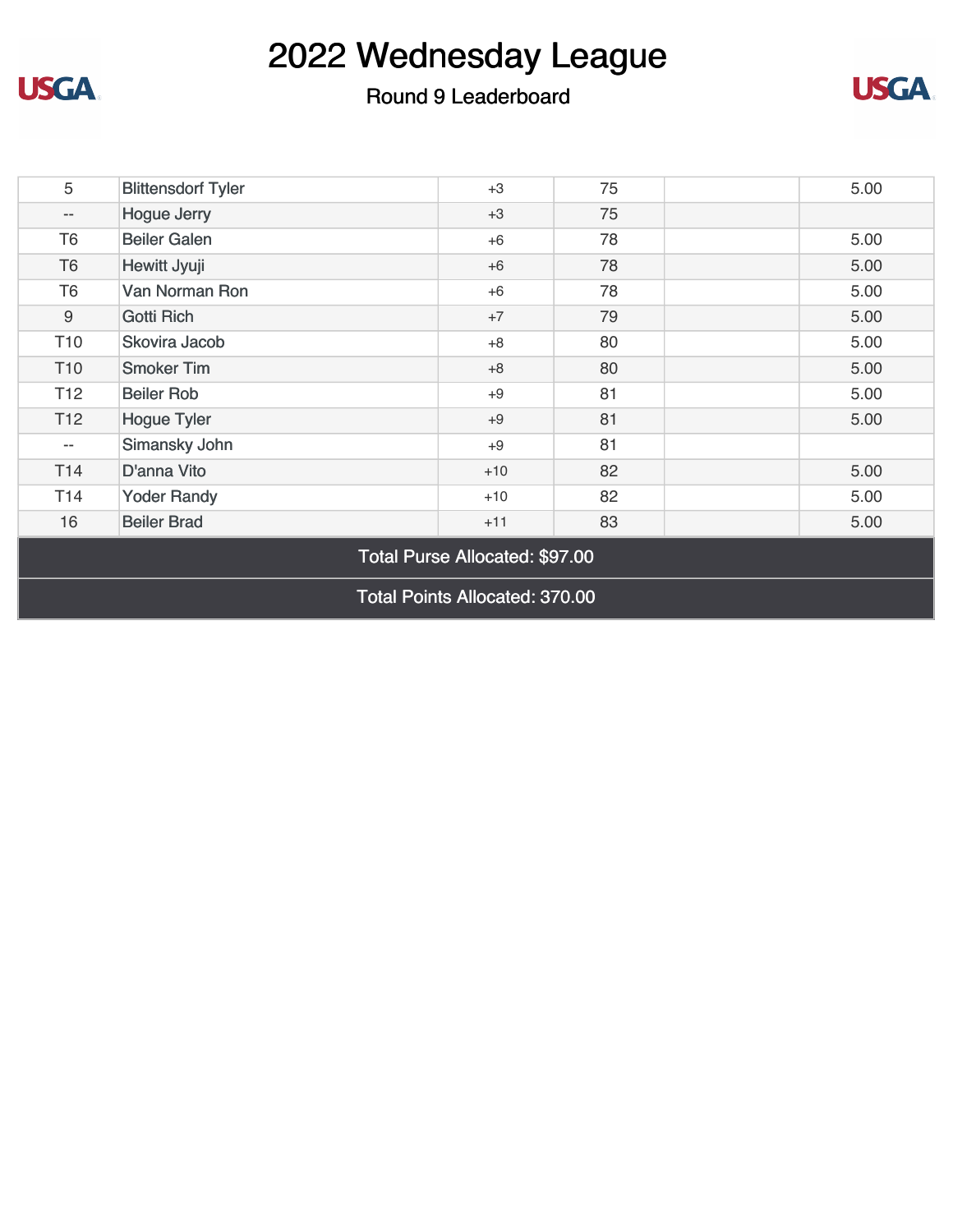

### Round 9 Leaderboard



[Gross Skins - Gross Skins](https://static.golfgenius.com/v2tournaments/8528501272469330529?called_from=&round_index=9)

| Player                                      | <b>Skins</b> | Purse   | <b>Details</b>            |  |
|---------------------------------------------|--------------|---------|---------------------------|--|
| Henkel Jim                                  | 2            | \$25.00 | Birdie on 8, Birdie on 15 |  |
| <b>Hogue Jerry</b>                          |              | \$12.50 | Birdie on 16              |  |
| <b>Beiler Brad</b>                          |              | \$12.50 | Birdie on 17              |  |
| <b>Frey Joel</b>                            |              | \$12.50 | Birdie on 10              |  |
| <b>Smoker Tim</b><br>\$12.50<br>Birdie on 4 |              |         |                           |  |
| Total Purse Allocated: \$75.00              |              |         |                           |  |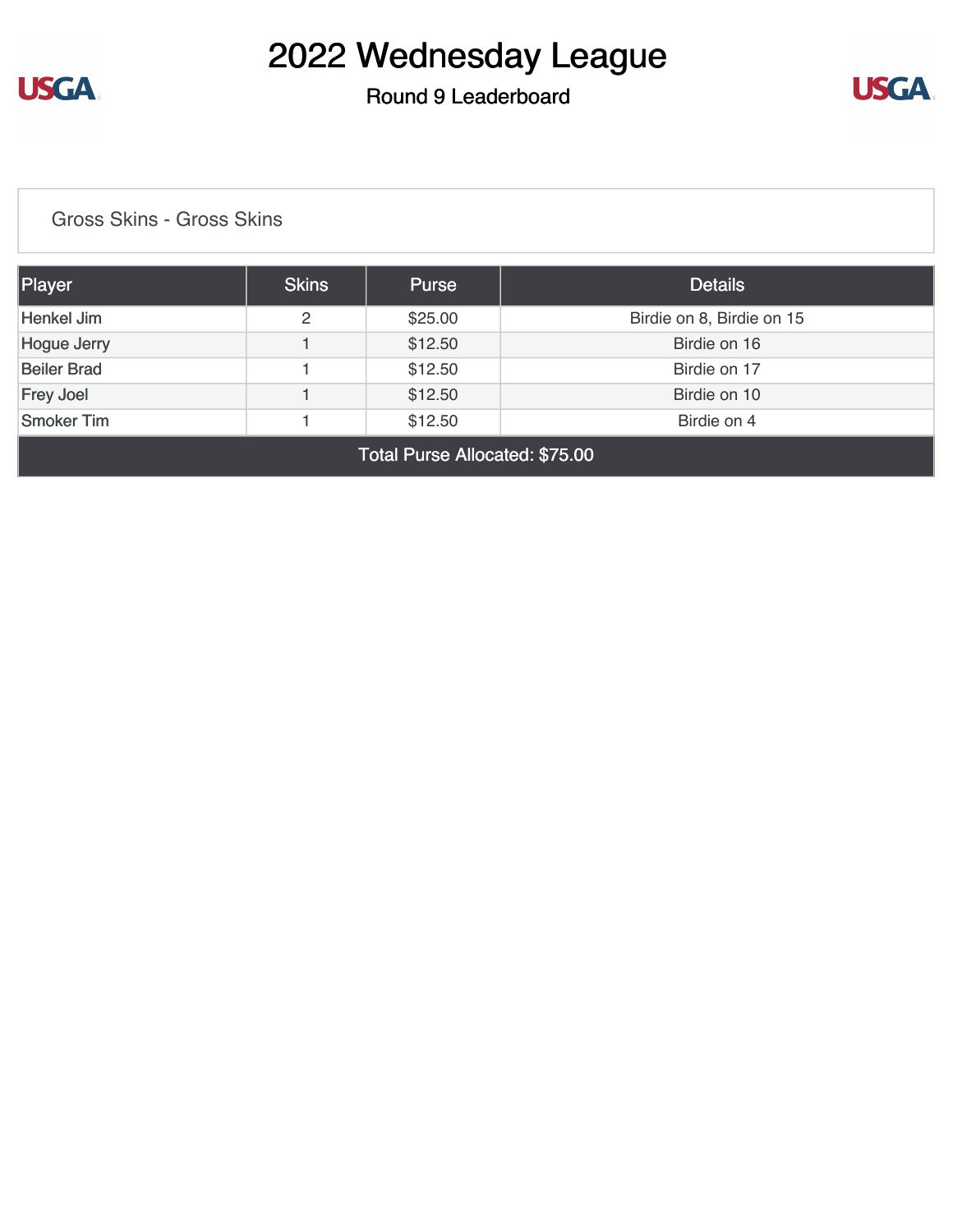

#### Round 9 Leaderboard



[Net Skins - Net Skins](https://static.golfgenius.com/v2tournaments/8528502673333312098?called_from=&round_index=9)

| 2 | \$30.00 | Eagle on 8, Eagle on 15 |
|---|---------|-------------------------|
|   | \$15.00 | Hole in One on 12       |
|   | \$15.00 | Eagle on 10             |
|   | \$15.00 | Eagle on 1              |
|   | \$15.00 | Birdie on 5             |
|   | \$15.00 | Eagle on 6              |
|   |         |                         |

Total Purse Allocated: \$105.00